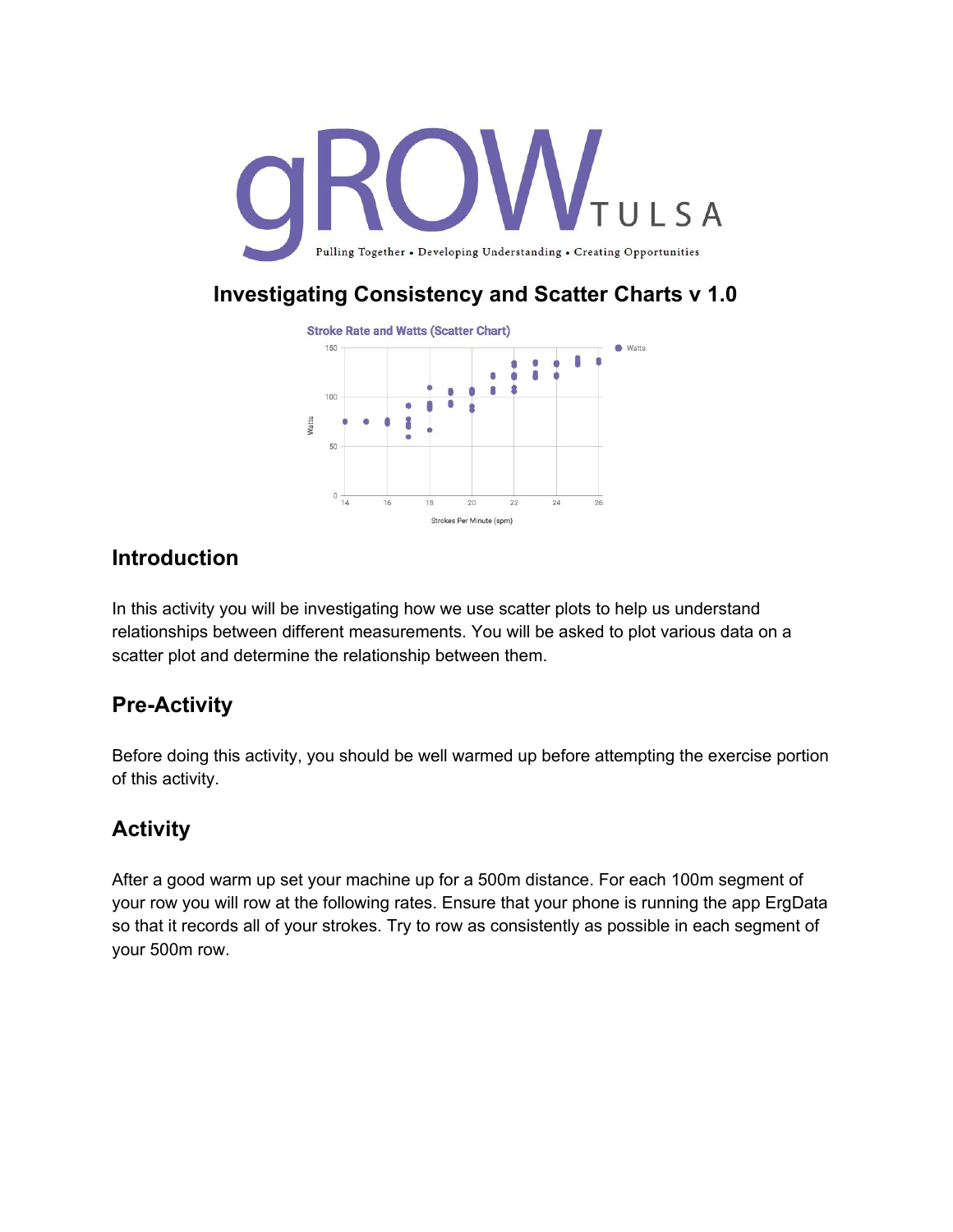| <b>Distance</b> | <b>Stroke Rate</b> |
|-----------------|--------------------|
| $0 - 100m$      | 16                 |
| 100m - 200m     | 18                 |
| 200m - 300m     | 20                 |
| $300m - 400m$   | 22                 |
| 400m - 500m     | 24                 |

After you have finished rowing your piece, upload your data to the Concept 2 logbook. Once you have uploaded the data, then download the data in the CSV format.

#### **Processing the Data**

- 1) After you have downloaded the data, delete all of the data columns EXCEPT watts and stroke rate.
- 2) Using your cursor select all of the data in both columns except the first row (contains watts and stroke rate).
- 3) With the data cells selected now perform Select File >> Chart.
- 4) One the right hand side of the screen change the chart type to scatter plot with the drop down menu.
- 5) Click the Customize tab and select Chart and Axis Titles. Determine is watts is plotted on the x or y axis. Type "Watts" into the axis title for the appropriate axis. Perform the same for stroke rate by changing the drop down and typing in stroke rate (Strokes per minute).
- 6) Choose Chart Title and type in a suitable title for your graph.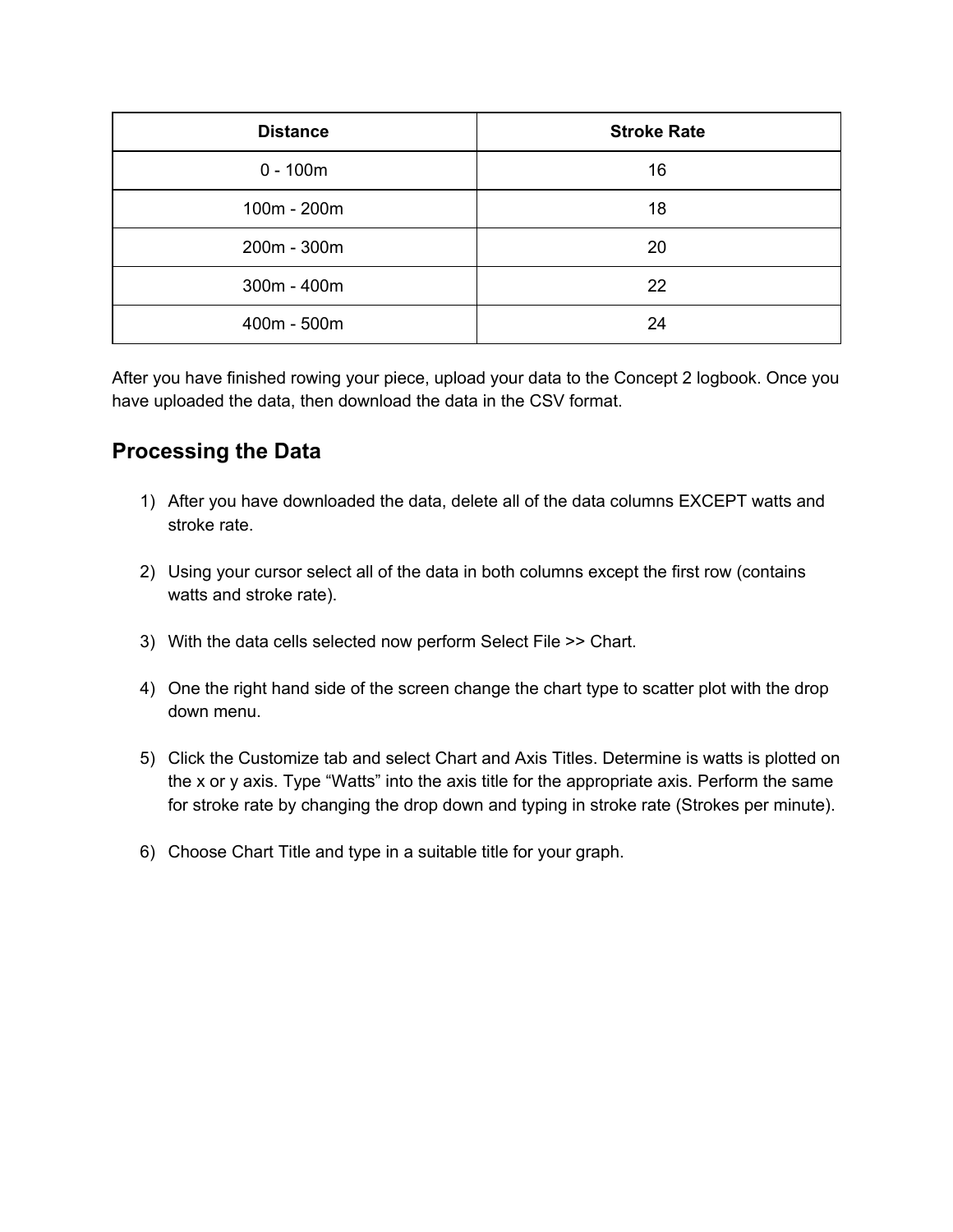Once the above steps are complete the graph should look like this. Your data points will be different.



## **Stroke Rate and Watts (Scatter Chart)**

#### **Analyzing The Data**

- 1) Look at your graph. What do you notice about how closely grouped your data points are. What does the relative distance between your data points communicate about the consistency that you rowed this piece?
- 2) Click on the three dots located in the top right hand corner of your scatter chart. Select Edit Chart. Click customize and then Series. Now select the trend line checkbox.
- 3) What is the relationship between stroke rate and watts?